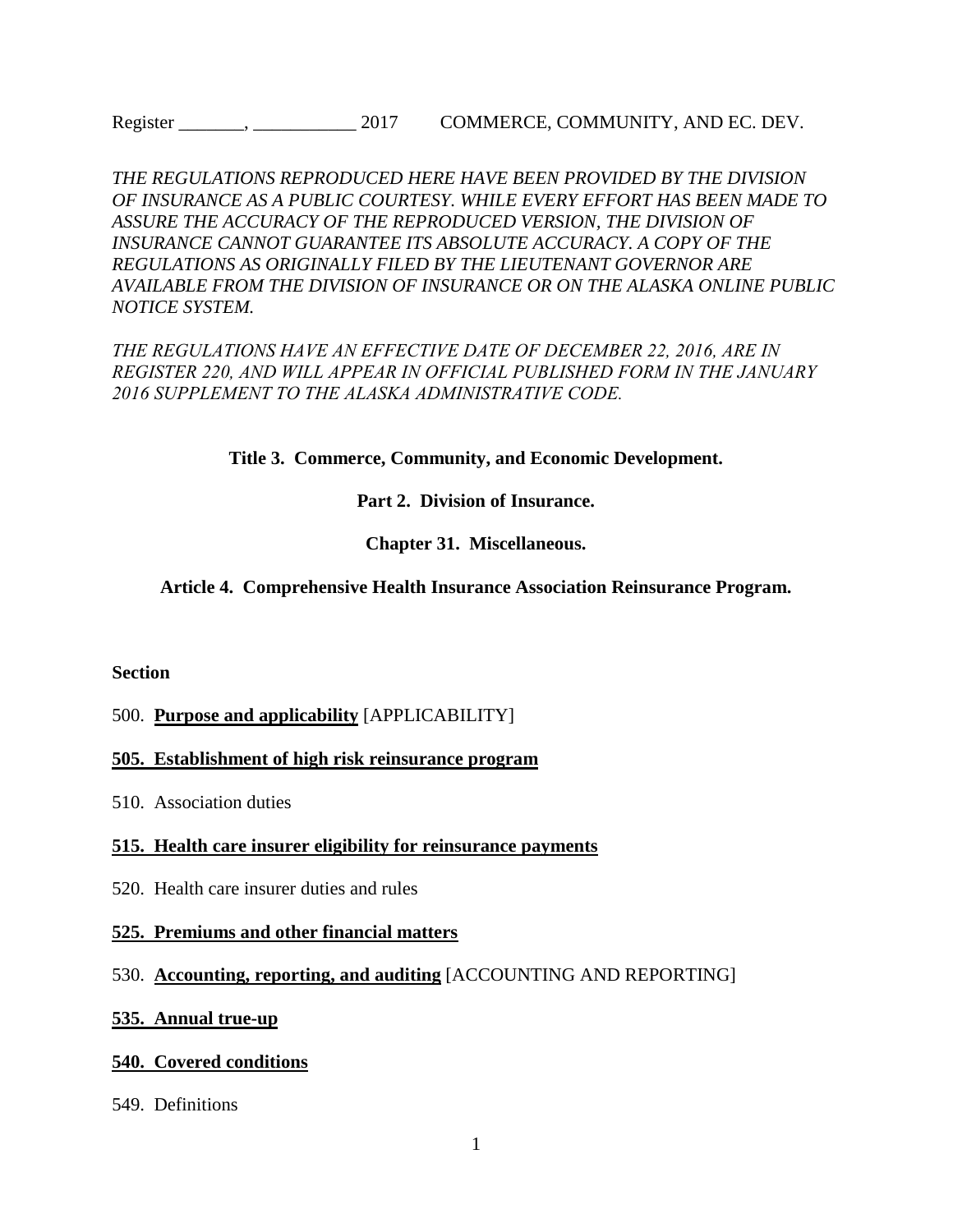3 AAC 31.500 is repealed and readopted to read:

**[3 AAC 31.500. Purpose and applicability.](http://www.legis.state.ak.us/basis/folioproxy.asp?url=http://wwwjnu01.legis.state.ak.us/cgi-bin/folioisa.dll/aac/query=%5bGroup+!273+aac+31!2E500!27!3A%5d/doc/%7b@1%7d/hits_only?firsthit)** (a) The purpose of 3 AAC 31.500 – 3 AAC 31.549 is to

(1) implement a reinsurance program for high risk residents in the individual health care insurance market in order to stabilize health care insurance premiums;

(2) encourage participation in this state's individual health care insurance market; and

(3) allow the director to apply to the United States Secretary of Health and Human Services under 42 U.S.C. 18052 for a waiver of applicable provisions of P.L. 111-148 (Patient Protection and Affordable Care Act).

(b) Except for a health care insurance plan providing grandfathered health care coverage and a health care insurance plan providing transitional health care coverage, 3 AAC 31.500 – 3 AAC 31.549 applies to a health care insurance plan in the individual market offered on or off a health care exchange.

(c) A health care insurer shall cede to the program the risk associated with insuring an eligible high risk resident who is issued a health care insurance plan in the individual market on or after January 1, 2017 and before the cessation of the program.

(d) Nothing in 3 AAC [31.500](http://www.legis.state.ak.us/basis/folioproxy.asp?url=http://wwwjnu01.legis.state.ak.us/cgi-bin/folioisa.dll/aac/query=%5bJUMP:%273+aac+31!2E500%27%5d/doc/%7b@1%7d?firsthit) - 3 AAC [31.549](http://www.legis.state.ak.us/basis/folioproxy.asp?url=http://wwwjnu01.legis.state.ak.us/cgi-bin/folioisa.dll/aac/query=%5bJUMP:%273+aac+31!2E549%27%5d/doc/%7b@1%7d?firsthit) requires a health care insurer to offer or issue a health care insurance plan in the individual market. (Eff. 2/2/2013, Register 205; am

 $\frac{1}{\sqrt{2\pi}}$ , Register  $\frac{1}{\sqrt{2\pi}}$ 

**Authority:** AS [21.06.090](http://www.legis.state.ak.us/basis/folioproxy.asp?url=http://wwwjnu01.legis.state.ak.us/cgi-bin/folioisa.dll/stattx15/query=%5bJUMP:%27AS2106090%27%5d/doc/%7b@1%7d?firsthit) [AS 21.55.400](http://www.legis.state.ak.us/basis/folioproxy.asp?url=http://wwwjnu01.legis.state.ak.us/cgi-bin/folioisa.dll/stattx15/query=%5bJUMP:%27AS2155220%27%5d/doc/%7b@1%7d?firsthit) **[AS 21.96.120](http://www.legis.state.ak.us/basis/folioproxy.asp?url=http://wwwjnu01.legis.state.ak.us/cgi-bin/folioisa.dll/stattx15/query=%5bJUMP:%27AS2155400%27%5d/doc/%7b@1%7d?firsthit)**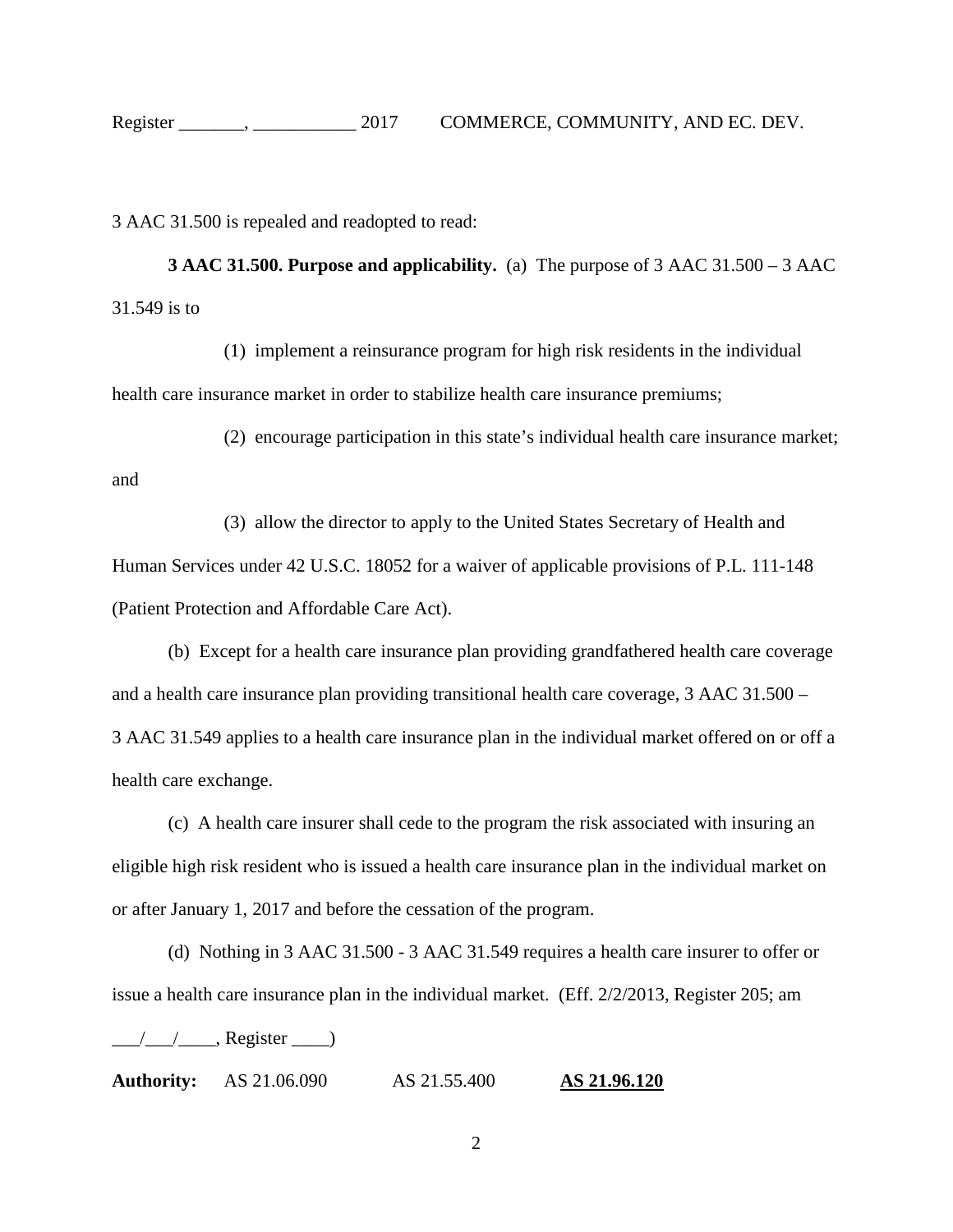AS 21.55.220

3 AAC 31 is amended by adding a new section to read:

**3 AAC 31.505. Establishment of high risk reinsurance program.** (a) There is established within the Comprehensive Health Insurance Association a program to reinsure high risk residents of this state diagnosed with one or more of the covered conditions under 3 AAC 31.540. The program will be referred to as the Alaska Reinsurance Program.

(b) The Alaska Reinsurance Program will have a segregated fund established within the association. The segregated fund will hold all receipts and make all disbursements related to the program. All obligations of the Alaska Reinsurance Program, including payment or reimbursements of claims and expenses, will be limited to the monies available within the program fund.

(c) The association shall administer the reinsurance program under a contract with the director. The program will have its own plan of operation to establish administrative and accounting procedures necessary or proper to implement and administer the program.

(d) The Alaska Reinsurance Program becomes effective January 1, 2017. (Eff.

 $\frac{1}{\sqrt{2}}$ , Register  $\frac{1}{\sqrt{2}}$ 

| <b>Authority:</b> AS 21.06.090 | AS 21.55.220 | AS 21.55.430 |
|--------------------------------|--------------|--------------|
| AS 21.55.040                   | AS 21.55.400 |              |

3 AAC 31.510 is amended to read:

**[3 AAC 31.510. Association duties.](http://www.legis.state.ak.us/basis/folioproxy.asp?url=http://wwwjnu01.legis.state.ak.us/cgi-bin/folioisa.dll/aac/query=%5bGroup+!273+aac+31!2E510!27!3A%5d/doc/%7b@1%7d/hits_only?firsthit)** (a) The association shall establish **a plan of operation** [ADMINISTRATIVE AND ACCOUNTING PROCEDURES] for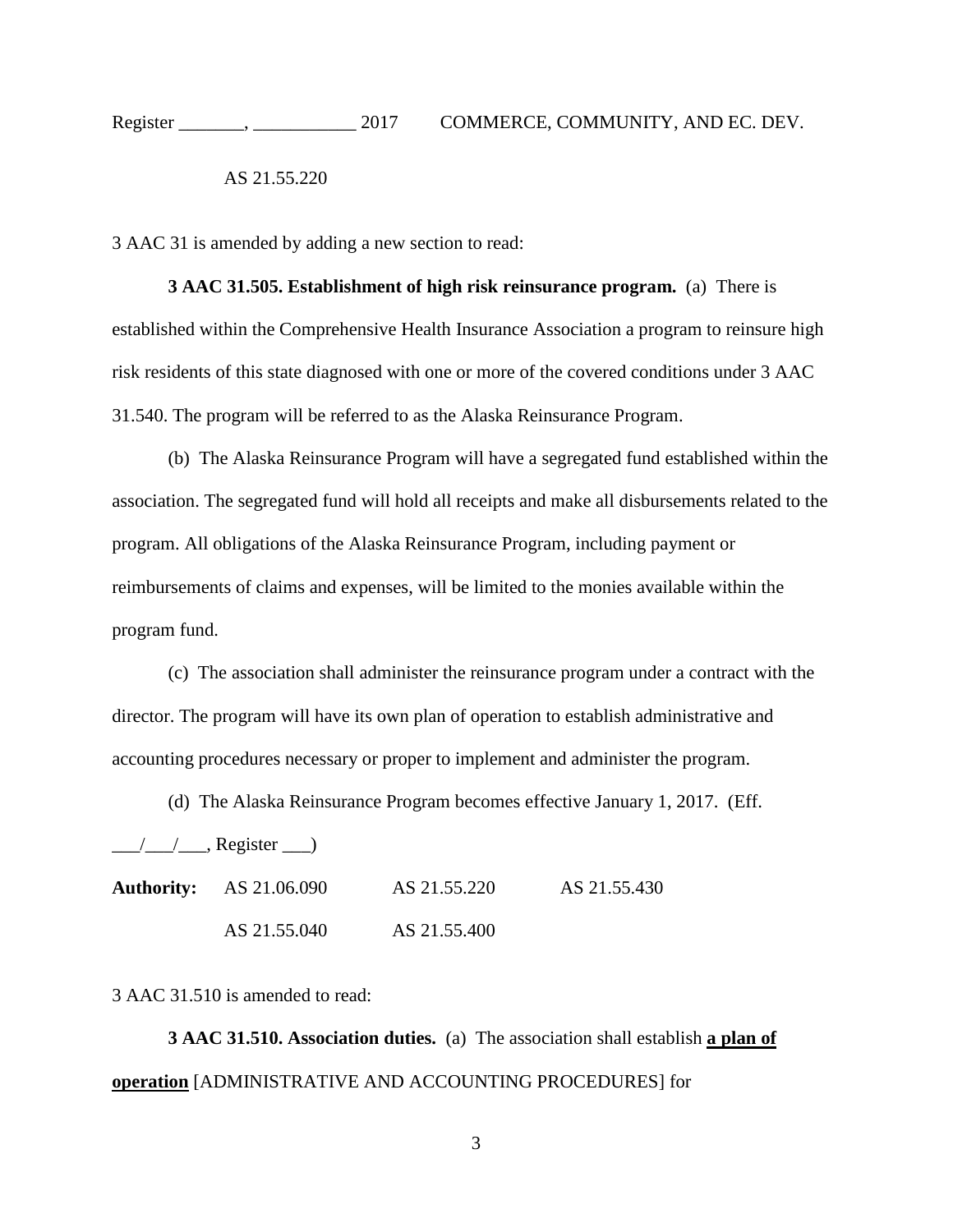the **administration and** operation of **the Alaska Reinsurance Program** [A REINSURANCE PROGRAM] under which a health care insurer **shall** [MAY] cede the risk of **a high risk resident** [ELIGIBLE INDIVIDUALS] to the **program** [ASSOCIATION]. **The plan of operation must include**

**(1) a description of the data a health care insurer submitting a reinsurance payment request must provide to the association for the association to implement and administer the reinsurance program, including data necessary for the association to determine a health care insurer's eligibility for reinsurance payments;**

**(2) guidance to insurers relating to diagnosis codes for identifying residents with covered conditions under the program;**

**(3) the manner and time period in which a health care insurer must provide the data described under (1) of this subsection;**

**(4) requirements for reporting and processing reports submitted by health care insurers as required by the association;**

**(5) requirements for conducting audits under 3 AAC 31.530; and** 

**(6) details of an annual actuarial study of this state's individual market that** 

**(A) measures the impact of the program;**

**(B) recommends funding levels; and**

**(C) reveals emerging conditions within the market.**

(b) The association shall accept a risk ceded to it **with respect to a high risk resident** in compliance with 3 AAC  $31.500 - 3$  $31.500 - 3$  AAC  $31.549$  effective on the date coverage becomes effective with the health care insurer and shall continue to accept a risk ceded to it **until March 1**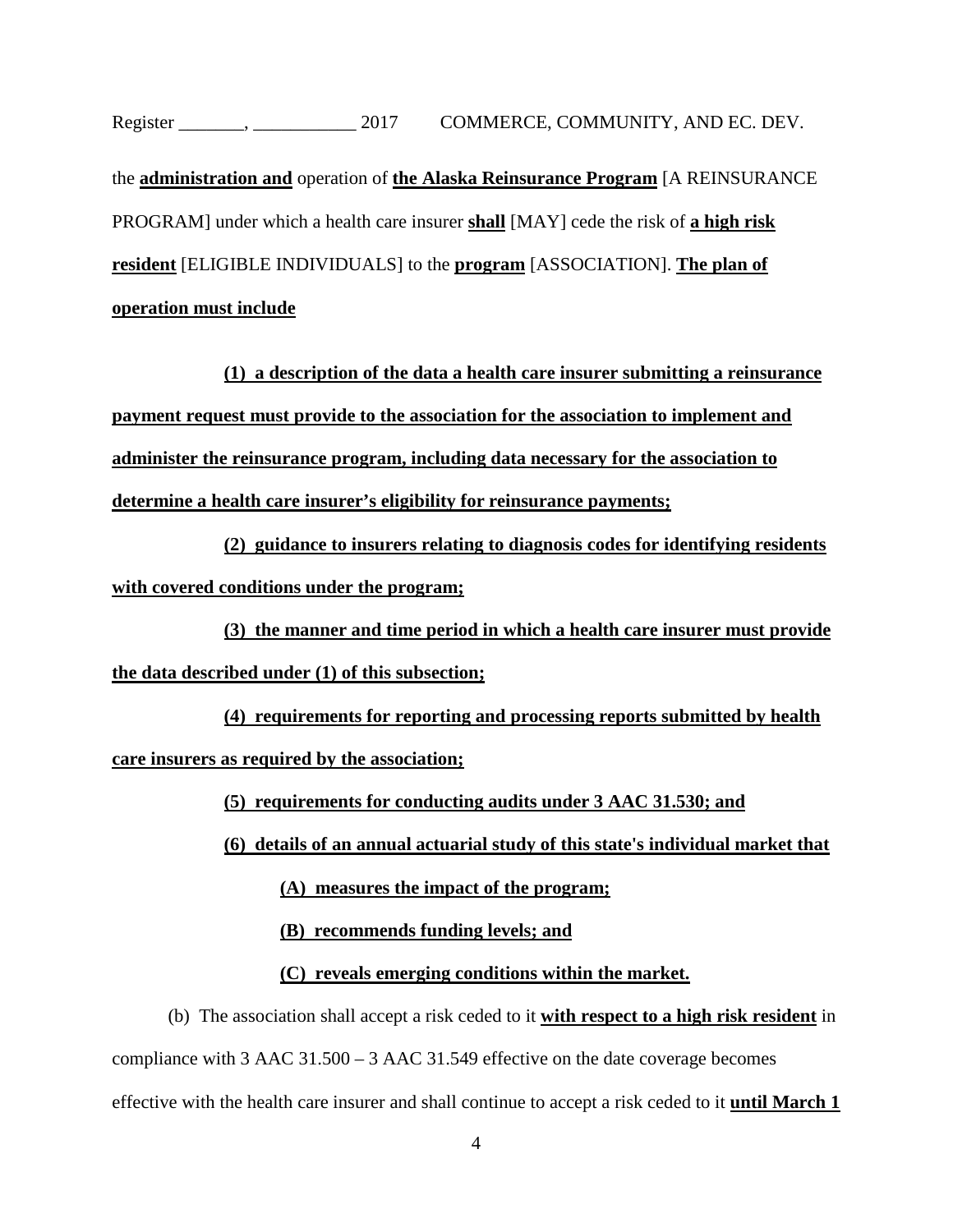# **of the year following the calendar year in which the high risk resident's coverage becomes effective with the health care insurer or, if earlier, the date on which the coverage terminates or the reinsurance program ceases active operation** [AS LONG AS THE INDIVIDUAL REMAINS INSURED UNDER THE SAME HEALTH CARE INSURANCE PLAN WITH THE SAME HEALTH CARE INSURER].

3 AAC 31.510 is amended by adding a new subsection to read:

(c) The association shall establish a process to reimburse, on a quarterly basis, participating health insurers for claims paid with respect to risk ceded to the program. (Eff.  $2/2/2013$ , Register 205; am  $\frac{1}{\sqrt{2}}$ , Register  $\frac{1}{\sqrt{2}}$ 

**Authority:** [AS 21.06.090](http://www.legis.state.ak.us/basis/folioproxy.asp?url=http://wwwjnu01.legis.state.ak.us/cgi-bin/folioisa.dll/stattx15/query=%5bJUMP:%27AS2106090%27%5d/doc/%7b@1%7d?firsthit) [AS 21.55.220](http://www.legis.state.ak.us/basis/folioproxy.asp?url=http://wwwjnu01.legis.state.ak.us/cgi-bin/folioisa.dll/stattx15/query=%5bJUMP:%27AS2155220%27%5d/doc/%7b@1%7d?firsthit) **[AS 21.55.430](http://www.legis.state.ak.us/basis/folioproxy.asp?url=http://wwwjnu01.legis.state.ak.us/cgi-bin/folioisa.dll/stattx15/query=%5bJUMP:%27AS2155400%27%5d/doc/%7b@1%7d?firsthit) AS 21.55.040** AS 21.55.400

3 AAC 31 is amended by adding a new section to read:

**3 AAC 31.515. Health care insurer eligibility for reinsurance payments.** (a) A health care insurer is eligible for reinsurance payments to reimburse the insurer for the claims of a high risk resident for a benefit year if the health care insurer

(1) provides evidence to the association that the health care insurer has paid a claim of a high risk resident for the applicable benefit year that is for a covered condition listed under 3 AAC 31.540;

(2) continues to pay the claims of a high risk resident for the applicable benefit year;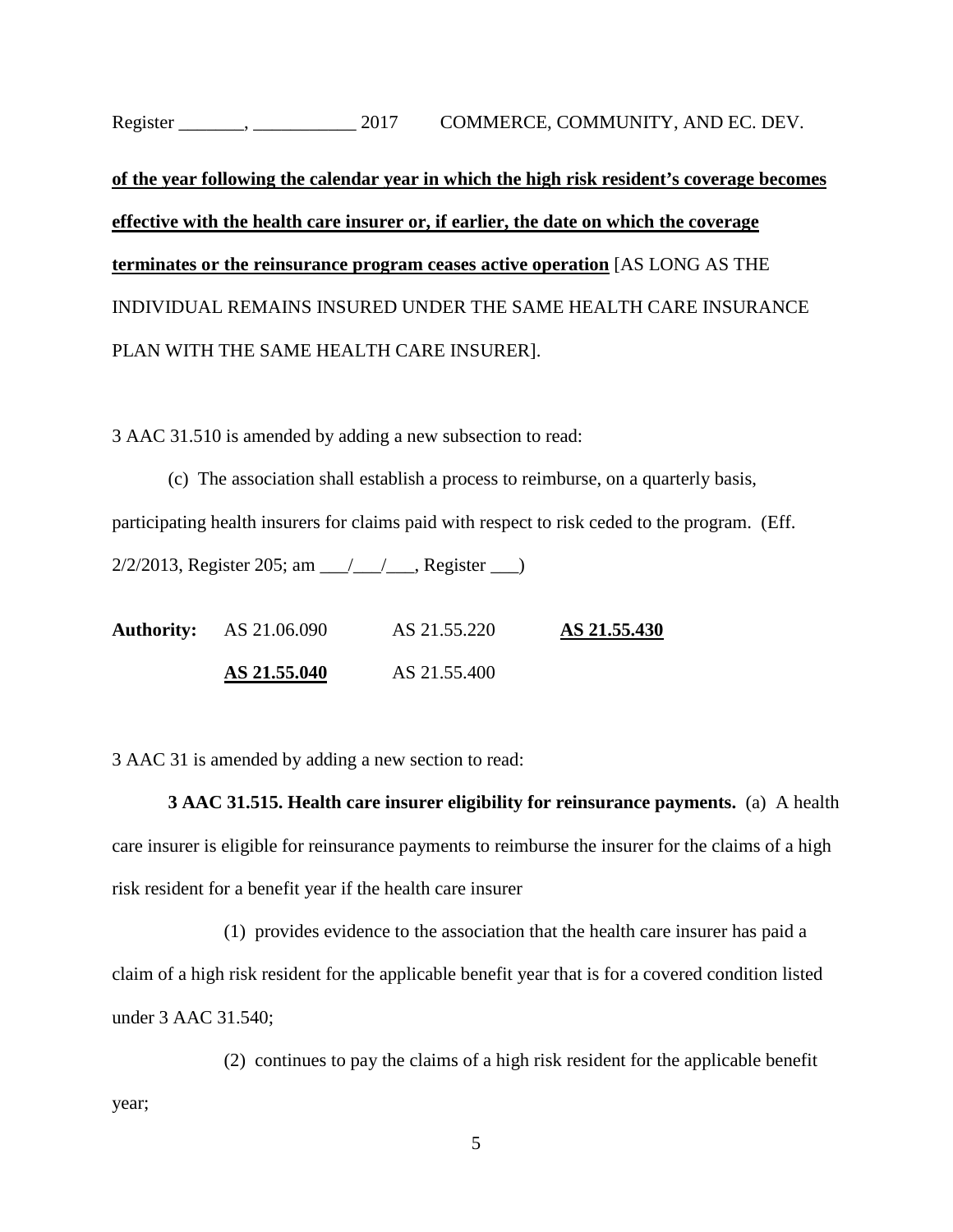(3) pays to the association, under (b) of this section, the premium amount the health care insurer receives under the insurance policy for the applicable benefit year covering the eligible high risk resident;

(4) pays to the association, under (c) of this section, pharmacy rebates the health care insurer receives for the applicable benefit year for health care services provided to the applicable high risk resident; and

(5) reports to the association payments, applicable to the high risk resident, the health care insurer collects for

- (A) third party liabilities;
- (B) payments the health care insurer recovers for overpayments;
- (C) payments for commercial reinsurance recoveries; and
- (D) estimated federal cost-sharing reduction payments made under

42 U.S.C. 18071.

(b) The health care insurer shall pay to the association the separately identifiable premium amount the health care insurer received under the insurance policy for the applicable benefit year covering the eligible high risk resident not later than 30 calendar days after the association accepts a risk ceded to it with respect to a high risk resident. If the high risk resident is covered under a family policy and the high risk resident has a separately identifiable premium equal to \$0, the health care insurer shall pay to the association the highest separately identifiable premium under the family policy. For each additional high risk resident covered under a family policy who has a separately identifiable premium equal to \$0, the health care insurer shall pay to the association the next highest separately identifiable premium under the family policy.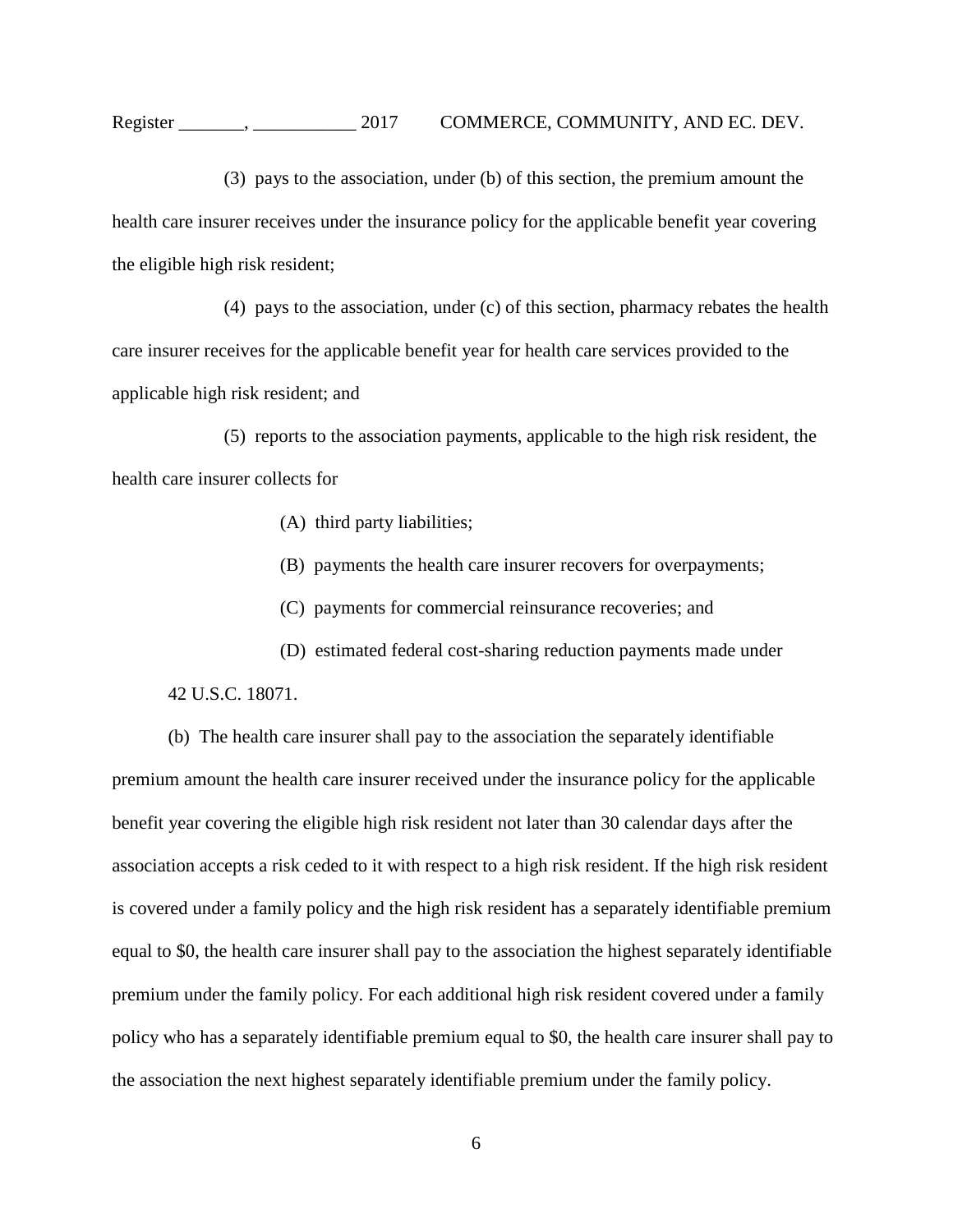(c) A health care insurer shall pay to the association a pharmacy rebate required to be paid to the association under (a)(4) of this section not later than 30 calendar days after receipt of the pharmacy rebate. (Eff.  $\frac{\sqrt{2}}{2}$ , Register  $\frac{\sqrt{2}}{2}$ **Authority:** AS 21.06.090 AS 21.55.220 AS 21.55.400

3 AAC 31.520 is repealed and readopted to read:

**3 AAC [31.520. Health care insurer duties and rules.](http://www.legis.state.ak.us/basis/folioproxy.asp?url=http://wwwjnu01.legis.state.ak.us/cgi-bin/folioisa.dll/aac/query=%5bGroup+!273+aac+31!2E520!27!3A%5d/doc/%7b@1%7d/hits_only?firsthit)** (a) A health care insurer shall comply with the requirements established by the association in order to cede a risk to the association.

(b) A health care insurer shall continue to administer and manage the policy for risk ceded to the association in accordance with the terms of the insurance policy and with the insurance law of this state.

(c) A health care insurer shall offer individuals that may be ceded to the association the same plans offered to other individuals.

(d) A health care insurer may not vary premium rates based on whether a risk is ceded to the association.

(e) A health care insurer may cede a risk to the association with respect to a high risk resident at any time during the period beginning on the date the high risk resident's coverage becomes effective with the health care insurer and ending on March 1 of the year following the calendar year in which the high risk resident's coverage becomes effective with the health care insurer. A health care insurer that wishes to cede risk with respect to a high risk resident to the association in a subsequent calendar year shall re-cede that risk for that calendar year.

7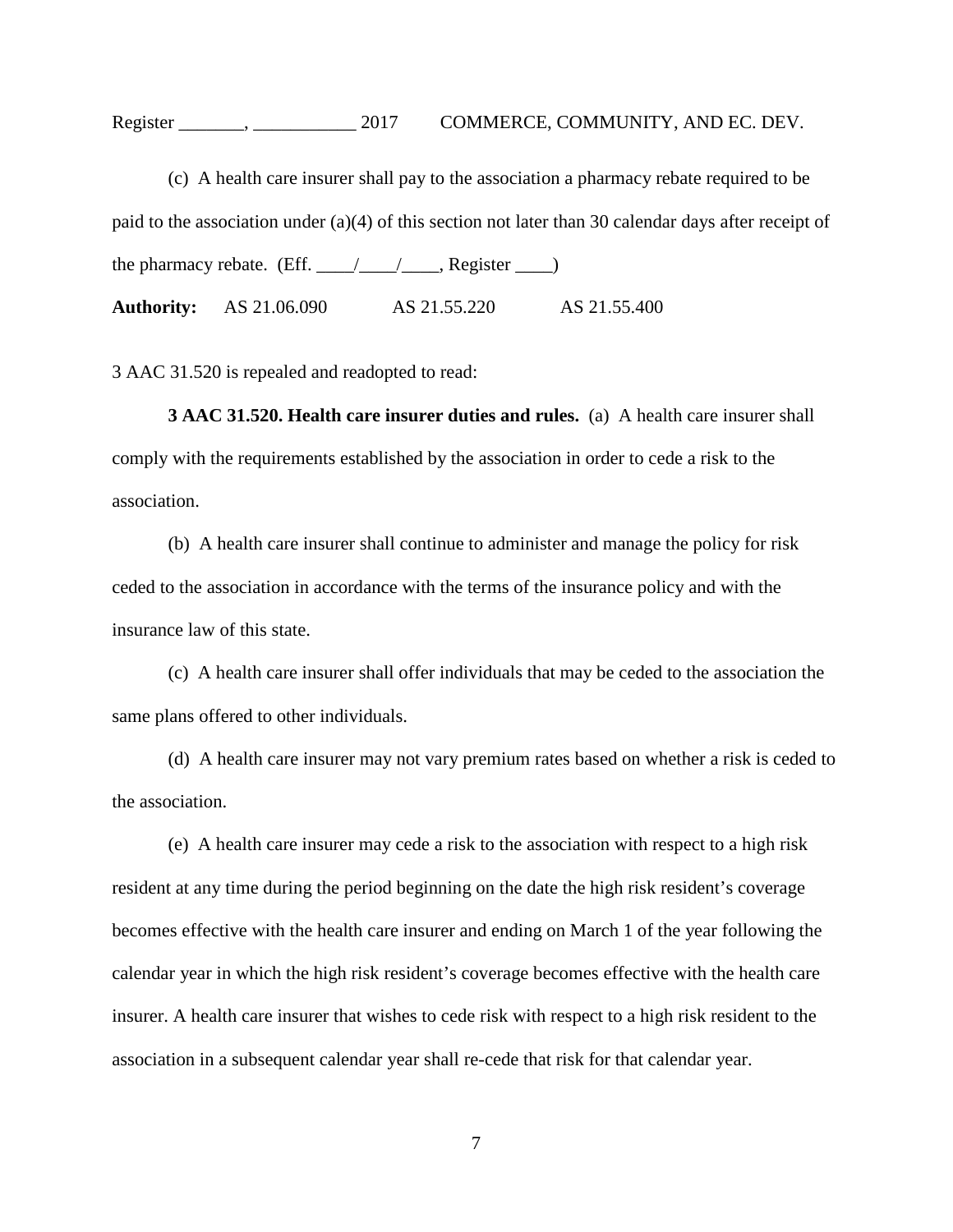(f) A health care insurer shall submit to the program claims incurred during a calendar year for a ceded risk not later than 18 months after that calendar year for the claim to be eligible for reimbursement from the program. (Eff.  $2/2/2013$ , Register 205; am  $\frac{\sqrt{1/2}}{2}$ , Register\_\_\_)

**Authority:** [AS 21.06.090](http://www.legis.state.ak.us/basis/folioproxy.asp?url=http://wwwjnu01.legis.state.ak.us/cgi-bin/folioisa.dll/stattx15/query=%5bJUMP:%27AS2106090%27%5d/doc/%7b@1%7d?firsthit) [AS 21.55.220](http://www.legis.state.ak.us/basis/folioproxy.asp?url=http://wwwjnu01.legis.state.ak.us/cgi-bin/folioisa.dll/stattx15/query=%5bJUMP:%27AS2155220%27%5d/doc/%7b@1%7d?firsthit) [AS 21.55.400](http://www.legis.state.ak.us/basis/folioproxy.asp?url=http://wwwjnu01.legis.state.ak.us/cgi-bin/folioisa.dll/stattx15/query=%5bJUMP:%27AS2155400%27%5d/doc/%7b@1%7d?firsthit)

3 AAC 31 is amended by adding a new section to read:

**3 AAC 31.525. Premiums and other financial matters.** (a) A health care insurer shall forward all premiums to the association for each risk ceded to the program and may not retain any portion of the premium.

(b) A health care insurer shall report to the association amounts collected by a health care insurer for

(1) third party liabilities;

(2) overpayment recoveries;

(3) estimated federal cost-sharing reduction payments made under 42 U.S.C.

18071;

- (4) commercial reinsurance recoveries;
- (5) pharmacy rebates; and
- (6) any other similar amounts with respect to risk ceded to the program.

(c) The association shall retain all premiums it receives in excess of administrative and operational expenses and claims paid for ceded risks in a calendar year and shall apply any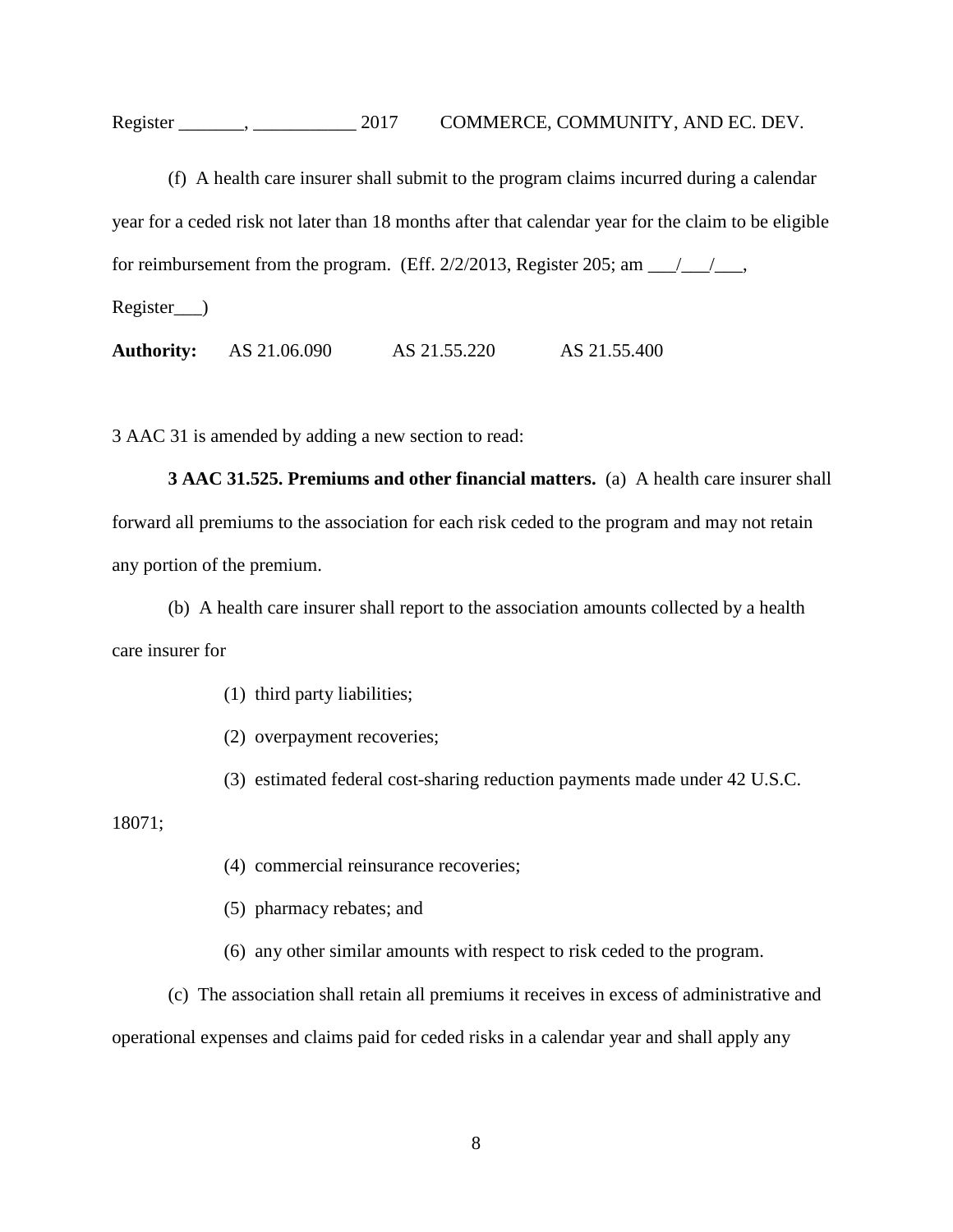excess premiums toward payment of future administrative and operational expenses and claims incurred by ceded risks in subsequent years of the program.

(d) Premiums received by the association for the program will be used first to pay, or to establish reasonable reserves for payment of, administrative and operational expenses of the program and second to pay claims for risks ceded to the program. Claims for risks ceded to the program will be paid first from premiums remaining available after payment of, or establishment of reasonable reserves for payment of, administration and operational expenses of the program and second from other available program funds. (Eff.  $\angle$   $\angle$   $\angle$   $\angle$  Register  $\angle$ ) **Authority:** AS 21.06.090 AS 21.55.220 AS 21.55.430 AS 21.55.040 AS 21.55.400

3 AAC 31.530 is repealed and readopted to read:

**[3 AAC 31.530. Accounting, reporting,](http://www.legis.state.ak.us/basis/folioproxy.asp?url=http://wwwjnu01.legis.state.ak.us/cgi-bin/folioisa.dll/aac/query=%5bGroup+!273+aac+31!2E530!27!3A%5d/doc/%7b@1%7d/hits_only?firsthit) and auditing.** (a) A health care insurer that cedes a risk to the program shall submit to the program all data and information when required by the association and in the manner and format required by the association. The data and information must include

- (1) eligibility information;
- (2) claims information; and
- (3) premium information.

(b) The association shall maintain its books, records, accounts, and operations on a calendar-year basis.

(c) The association shall conduct a final accounting with respect to each calendar year after April 15 of the following calendar year.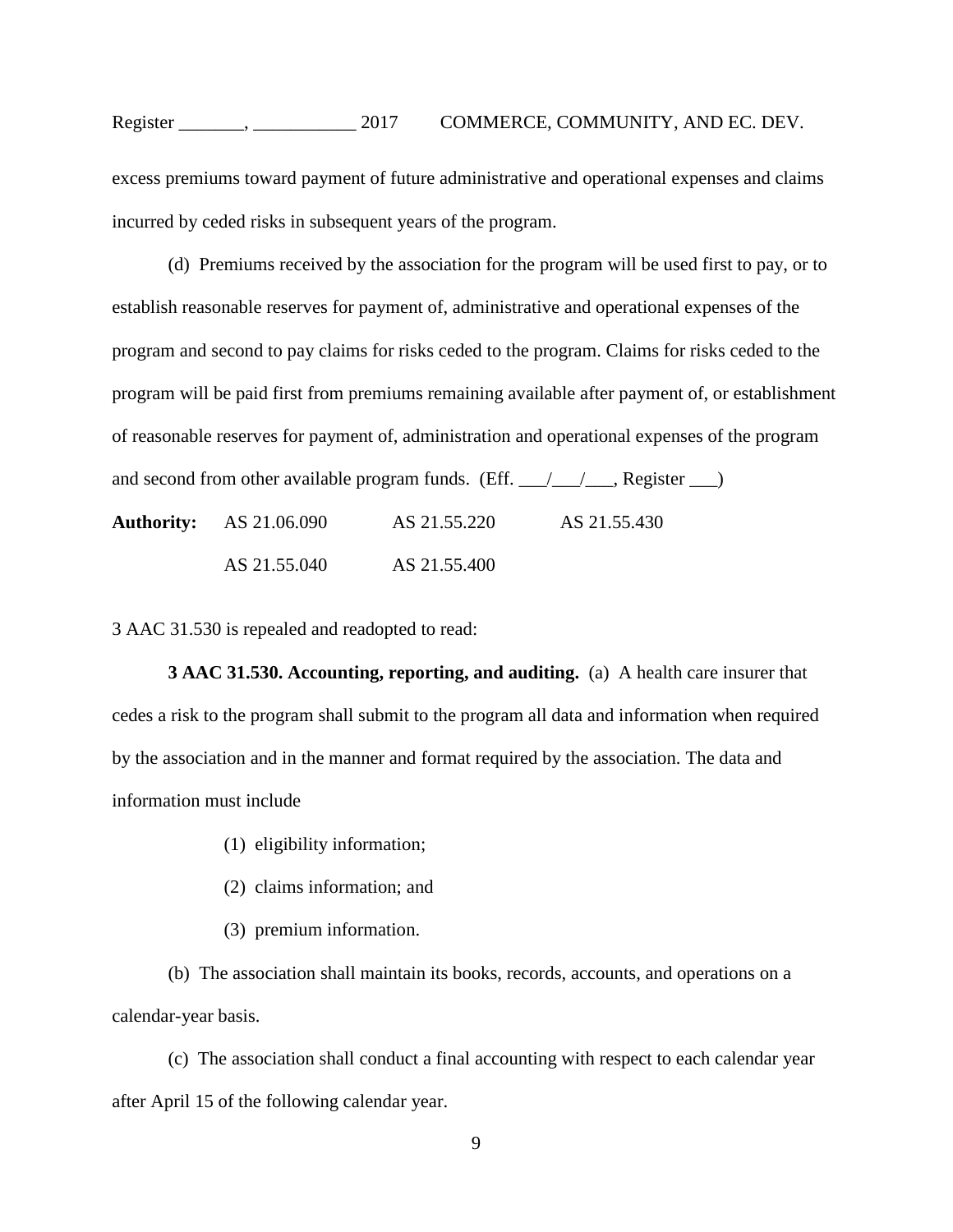(d) Claims with respect to ceded risk that are incurred during a calendar year and are submitted for reimbursement not later than April 15 of the following calendar year will be allocated to the calendar year in which they are incurred. Claims submitted after April 15 following the calendar year in which they are incurred will be allocated to a later calendar year in accordance with the operating rules, policies, and procedures of the program.

(e) If the total receipts of the fund with respect to a calendar year are expected to be insufficient to pay all program expenses, claims for reimbursement, and other disbursements allocable to that calendar year, all claims for reimbursement allocable to that calendar year will be reduced proportionately to the extent necessary to prevent a deficit in the fund for that calendar year. Any reduction in claims for reimbursement with respect to a calendar year will apply to all claims allocable to that calendar year without regard to when those claims are submitted for reimbursement, and any reduction will be applied to each claim in the same proportion.

(f) The association shall establish a process for auditing each health care insurer ceding risk to the program. Audits may include both a baseline audit conducted in connection with commencement of an insurer's participation in the program and periodic audits up to four times a year throughout the insurer's participation in the program.

(g) The association shall engage an independent qualified auditing entity to perform a financial and programmatic audit for each benefit year in accordance with generally accepted auditing standards. The association shall provide a copy of the audit to the director at the time the association receives the audit. The association shall make a public summary of the results of the

10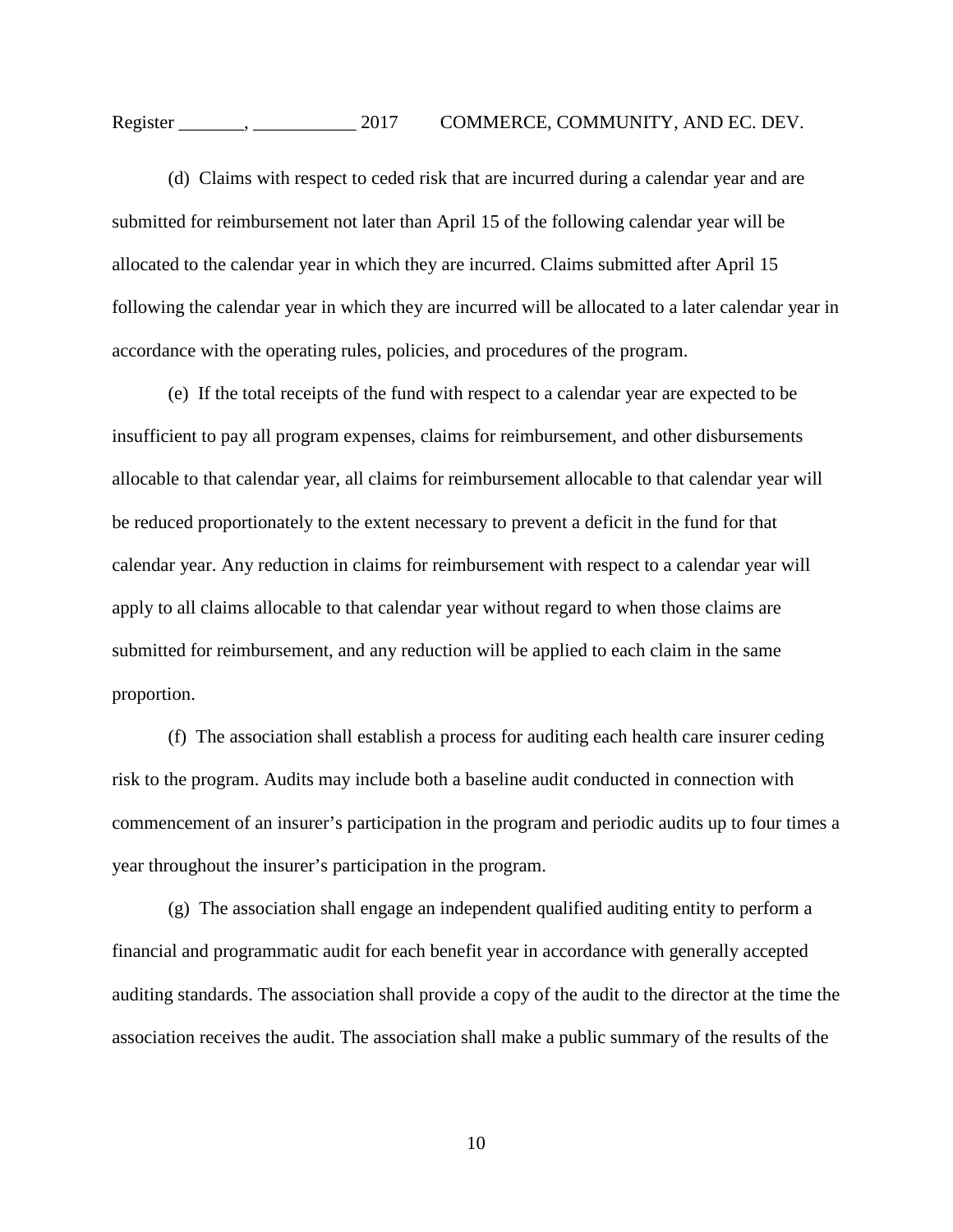#### Register . 2017 COMMERCE, COMMUNITY, AND EC. DEV.

audit. The public summary must be made available within a time period and in a manner that a prudent person would consider to be timely and informative.

(h) The director or the director's designee may conduct financial and programmatic audits of the reinsurance program and the association to assess compliance with

(1) 3 AAC 31.500 – 3 AAC 31.549;

(2) the contract between the director and the association; and

(3) the plan of operation established for the administration and operation of the program. (Eff. 2/2/2013, Register 205; am \_\_\_/\_\_\_/\_\_\_, Register \_\_\_) **Authority:** [AS 21.06.090](http://www.legis.state.ak.us/basis/folioproxy.asp?url=http://wwwjnu01.legis.state.ak.us/cgi-bin/folioisa.dll/stattx15/query=%5bJUMP:%27AS2106090%27%5d/doc/%7b@1%7d?firsthit) [AS 21.55.220](http://www.legis.state.ak.us/basis/folioproxy.asp?url=http://wwwjnu01.legis.state.ak.us/cgi-bin/folioisa.dll/stattx15/query=%5bJUMP:%27AS2155220%27%5d/doc/%7b@1%7d?firsthit) **[AS 21.55.430](http://www.legis.state.ak.us/basis/folioproxy.asp?url=http://wwwjnu01.legis.state.ak.us/cgi-bin/folioisa.dll/stattx15/query=%5bJUMP:%27AS2155400%27%5d/doc/%7b@1%7d?firsthit) AS 21.55.040** AS 21.55.400

3 AAC 31 is amended by adding new sections to read:

**3 AAC 31.535. Annual true-up.** (a) The association shall establish a true-up process with respect to a calendar year to reflect adjustments made in establishing the final accounting for that calendar year, including crediting of premiums received with respect to risk ceded after the end of the calendar year and retroactive reductions or other adjustments in reimbursements necessary to prevent a deficit in the fund for that calendar year and to prevent a windfall to an insurer as a result of third party recoveries, recovery of overpayments, commercial reinsurance recoveries, or risk adjustments made under 42 U.S.C. 18063 (sec. 1343 of the Patient Protection and Affordable Care Act, P.L. 111-148). The true-up must occur after April 15 following the calendar year to which it relates.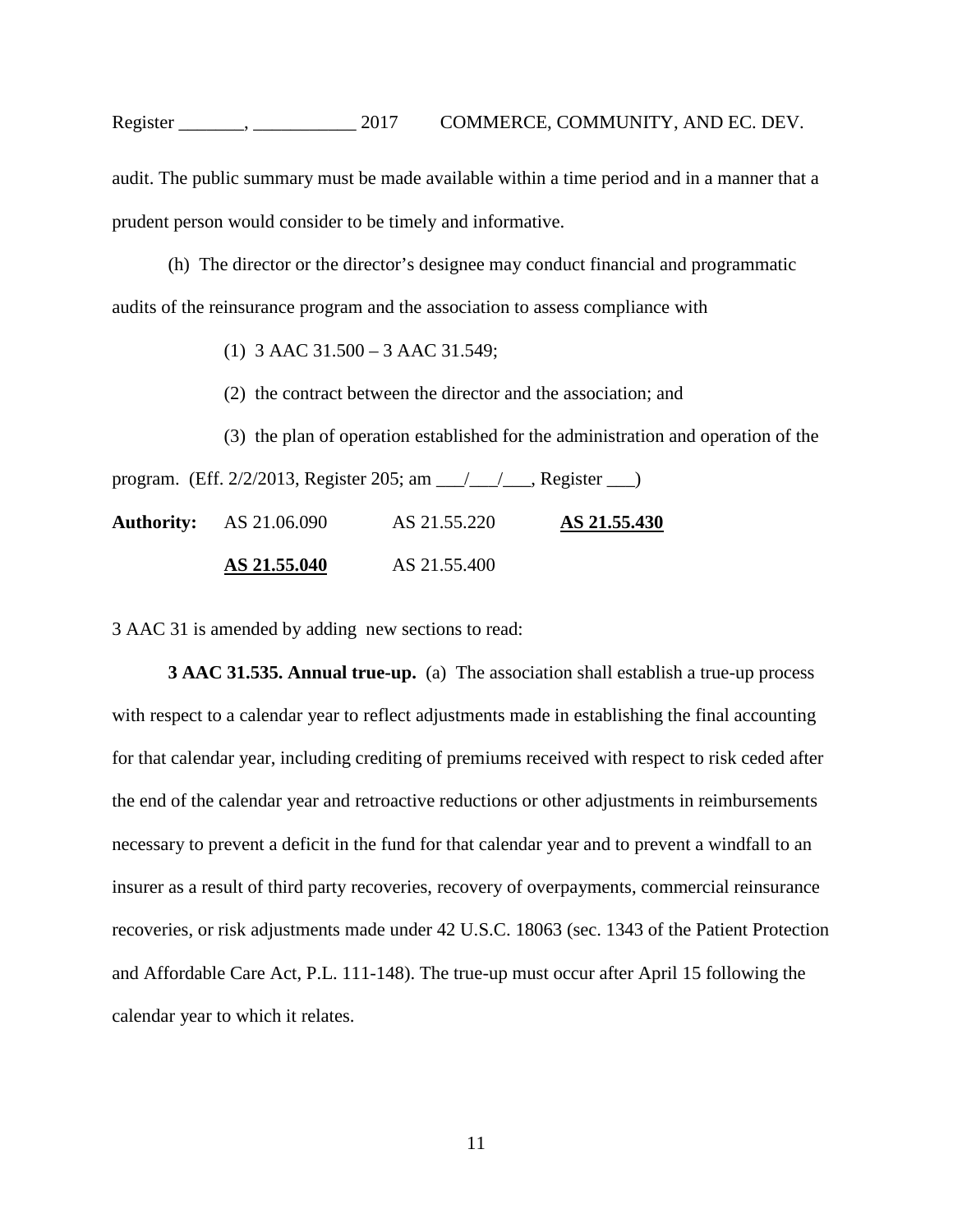#### Register . 2017 COMMERCE, COMMUNITY, AND EC. DEV.

(b) With respect to the risk adjustment transfers as determined by the United States Department of Health and Human Services, Centers for Medicare and Medicaid Services, Center for Consumer Information and Insurance Oversight (CCIIO),

(1) the director or the director's designee will review the risk adjustment transfers to determine the impact of the ceding of risk to the program;

(2) the review will occur not later than 60 days after publication of the notice of final risk adjustment transfers by the Center for Consumer Information and Insurance Oversight;

(3) the director or director's designee will notify a health care insurer of the amount of any risk adjustment transfer it received that does not accurately reflect benefits provided under the program and

(A) the health care insurer shall pay that amount to the program not later than 30 days after receipt of the notice from the director or the director's designee; and

(B) as appropriate, the director or the director's designee will refund that amount to the health care insurer or insurers that made the federal risk adjustment payment; and

(4) to facilitate the true-up process, a health care insurer shall submit to the director or the directors' designee, in a form and manner determined by the director or the director's designee, all data requested by the director in a data call in March of the year following the year to which the risk adjustment applies. (Eff.  $\angle$   $\angle$   $\angle$   $\angle$   $\angle$  Register  $\angle$ **Authority:** AS 21.06.090 AS 21.55.220 AS 21.55.430 AS 21.55.040 AS 21.55.400

12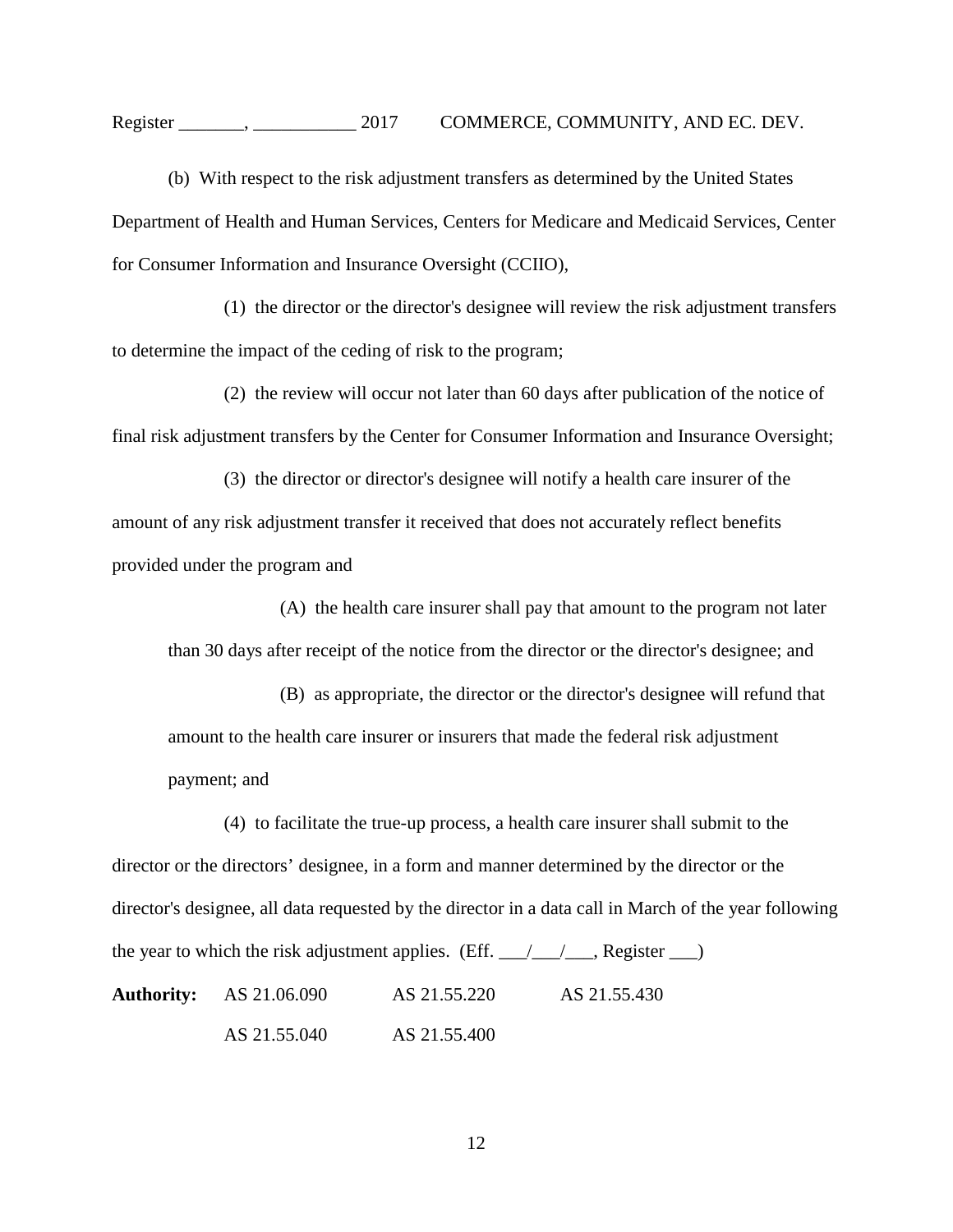**3 AAC 31.540. Covered conditions.** A resident of this state diagnosed with one or more of the following covered conditions under this section is a high risk resident under 3 AAC 31.500 – 3 AAC 31.549:

(1) human immunodeficiency virus or acquired immune deficiency syndrome

(HIV/AIDS);

(2) septicemia sepsis, systemic inflammatory response syndrome/shock;

(3) metastatic cancer;

(4) lung, brain, and other severe cancers, including pediatric acute lymphoid

leukemia;

- (5) non-hodgkin's lymphomas and other cancers and tumors;
- (6) mucopolysaccharidosis;
- (7) lipidoses and glycogenosis;
- (8) amyloidosis, porphyria, and other metabolic disorders;
- (9) end-stage liver disease;
- (10) chronic hepatitis;
- (11) acute liver failure or disease, including neonatal hepatitis;
- (12) intestinal obstruction;
- (13) chronic pancreatitis;
- (14) inflammatory bowel disease;
- (15) rheumatoid arthritis and specified autoimmune disorders;
- (16) hemophilia;
- (17) acquired hemolytic anemia, including hemolytic disease of newborn;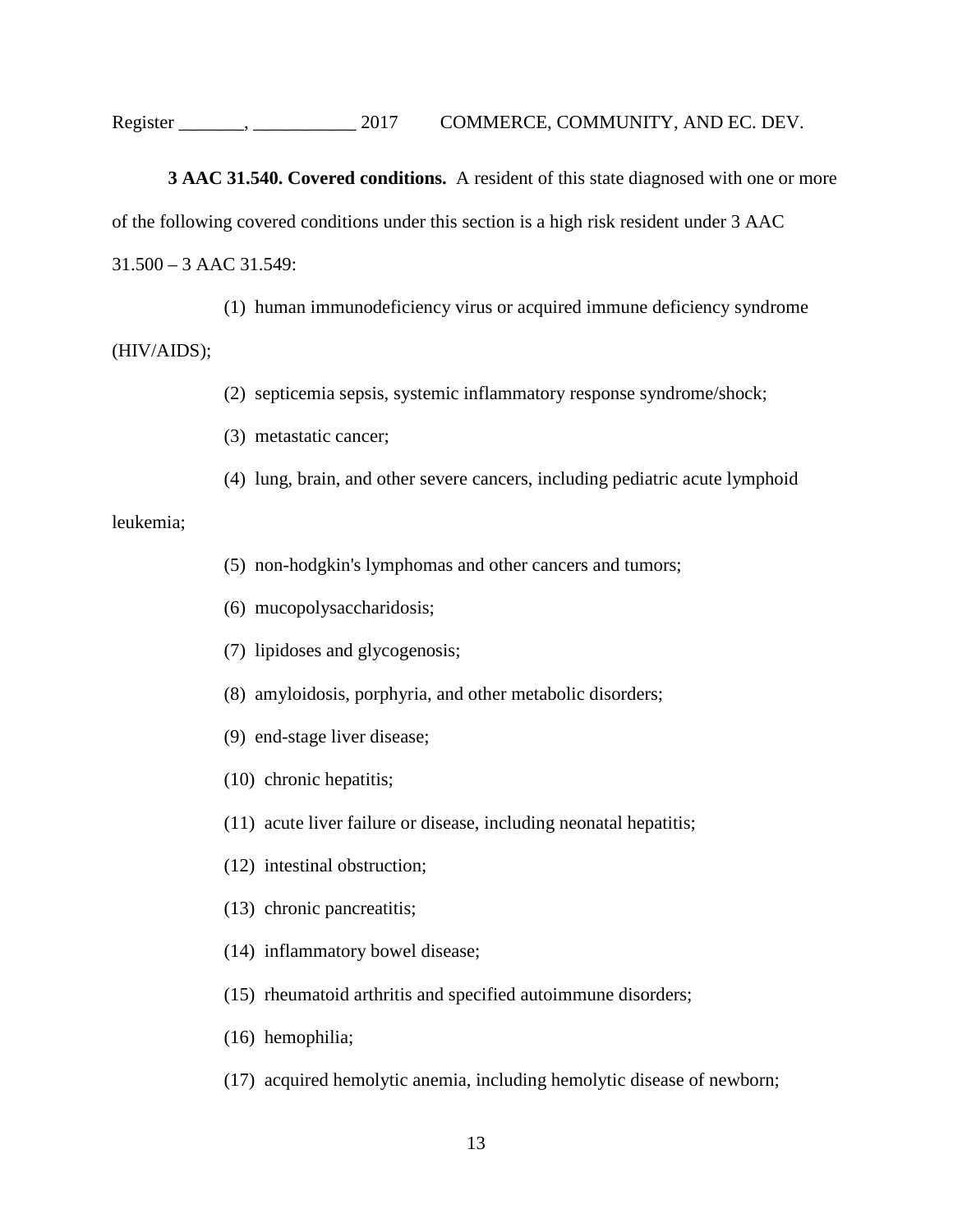- (18) sickle cell anemia (hb-ss);
- (19) thalassemia major;
- (20) coagulation defects and other specified hematological disorders;
- (21) anorexia/bulimia nervosa;
- (22) paraplegia;
- (23) amyotrophic lateral sclerosis and other anterior horn cell disease;
- (24) quadriplegic cerebral palsy;
- (25) cerebral palsy, except quadriplegic;
- (26) myasthenia gravis/myoneural disorders and guillain-barre

syndrome/inflammatory and toxic neuropathy;

(27) multiple sclerosis;

(28) parkinson's, huntington's and spinocerebellar disease, and other

neurodegenerative disorders;

- (29) cystic fibrosis;
- (30) end stage renal disease;
- (31) premature newborns, including birthweight 2000 2499 grams;
- (32) stem cell, including bone marrow, transplant status/complications;
- (33) amputation status, lower limb/amputation

complications. (Eff.  $\angle$  /  $\angle$  Register  $\Box$ )

**Authority:** AS 21.06.090 AS 21.55.220 AS 21.55.400

3 AAC 31.549 is repealed and readopted to read: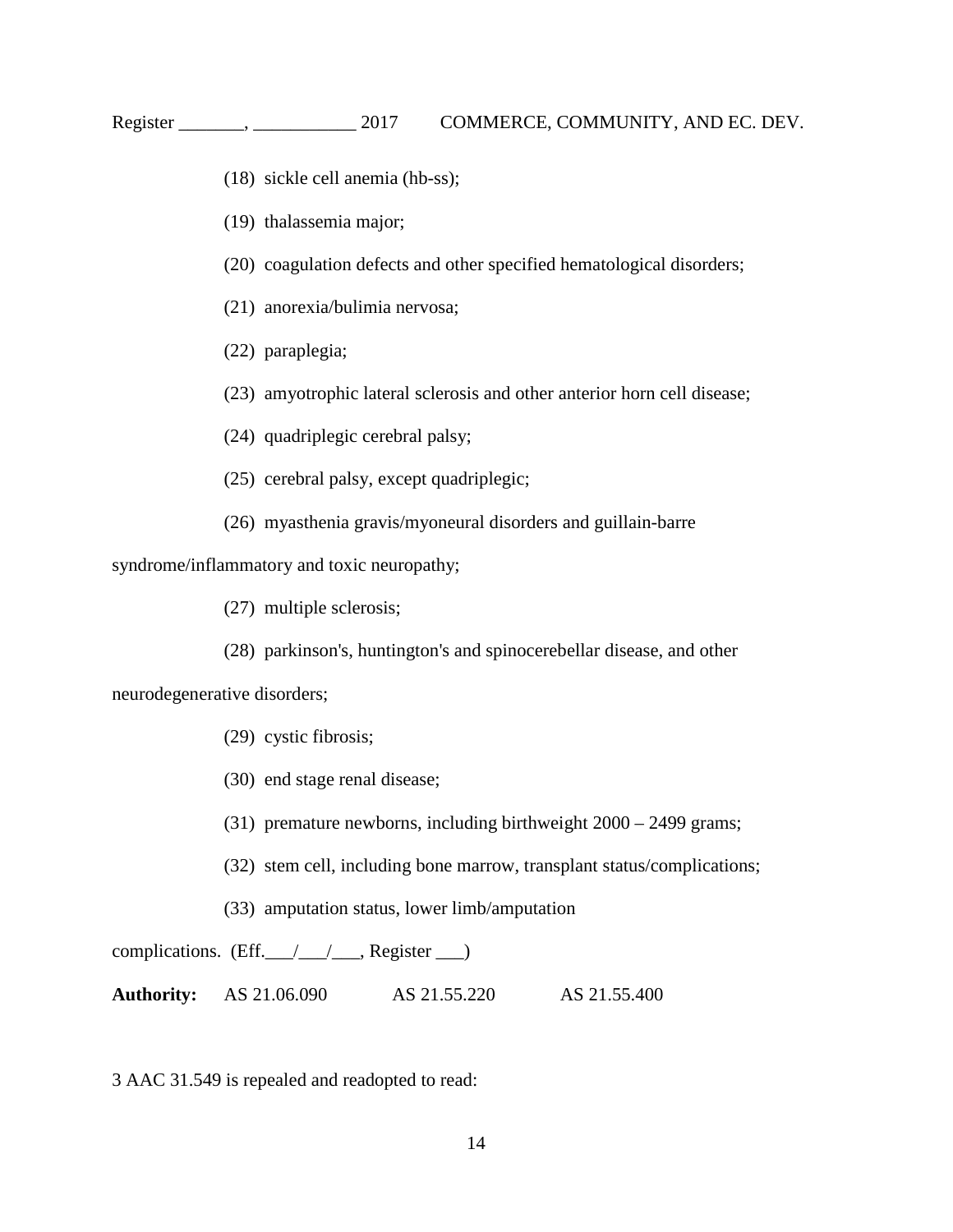**[3 AAC 31.549. Definitions.](http://www.legis.state.ak.us/basis/folioproxy.asp?url=http://wwwjnu01.legis.state.ak.us/cgi-bin/folioisa.dll/aac/query=%5bGroup+!273+aac+31!2E549!27!3A%5d/doc/%7b@1%7d/hits_only?firsthit)** In 3 AAC [31.500](http://www.legis.state.ak.us/basis/folioproxy.asp?url=http://wwwjnu01.legis.state.ak.us/cgi-bin/folioisa.dll/aac/query=%5bJUMP:%273+aac+31!2E500%27%5d/doc/%7b@1%7d?firsthit) – 3 AAC [31.549,](http://www.legis.state.ak.us/basis/folioproxy.asp?url=http://wwwjnu01.legis.state.ak.us/cgi-bin/folioisa.dll/aac/query=%5bJUMP:%273+aac+31!2E549%27%5d/doc/%7b@1%7d?firsthit)

(1) "association" means the Comprehensive Health Insurance Association established under [AS 21.55.010](http://www.legis.state.ak.us/basis/folioproxy.asp?url=http://wwwjnu01.legis.state.ak.us/cgi-bin/folioisa.dll/stattx15/query=%5bJUMP:%27AS2155010%27%5d/doc/%7b@1%7d?firsthit) – 21.55.060;

(2) "Comprehensive Health Insurance Association" means the nonprofit incorporated legal entity established under [AS 21.55.010](http://www.legis.state.ak.us/basis/folioproxy.asp?url=http://wwwjnu01.legis.state.ak.us/cgi-bin/folioisa.dll/stattx15/query=%5bJUMP:%27AS2155010%27%5d/doc/%7b@1%7d?firsthit) – 21.55.060;

(3) "covered condition" means a high risk resident's health condition, injury,

illness, or disease that is listed under 3 AAC 31.540;

(4) "diagnosis code" means a universal code that a health care provider uses to identify a person's diagnosis;

(5) "director" means the director of the division of insurance;

(6) "fund" means the segregated fund established within the association to hold

all receipts and make all disbursements related to the program;

(7) "grandfathered health care coverage" means coverage provided by an

individual health care insurance policy purchased before March 23, 2010;

(8) "health care exchange" has the meaning given in AS 21.51.500;

(9) "health care insurance plan" has the meaning given in [AS 21.42.59](http://www.legis.state.ak.us/basis/folioproxy.asp?url=http://wwwjnu01.legis.state.ak.us/cgi-bin/folioisa.dll/stattx15/query=%5bJUMP:%27AS2154500%27%5d/doc/%7b@1%7d?firsthit)9;

(10) "health care insurer" has the meaning given in AS 21.54.500;

- (11) "health care provider" has the meaning given in AS 21.07.250;
- (12) "high risk resident" means a resident of this state who has been diagnosed

with one or more of the covered conditions under 3 AAC 31.540;

(13) "individual market" has the meaning given in AS 21.51.500;